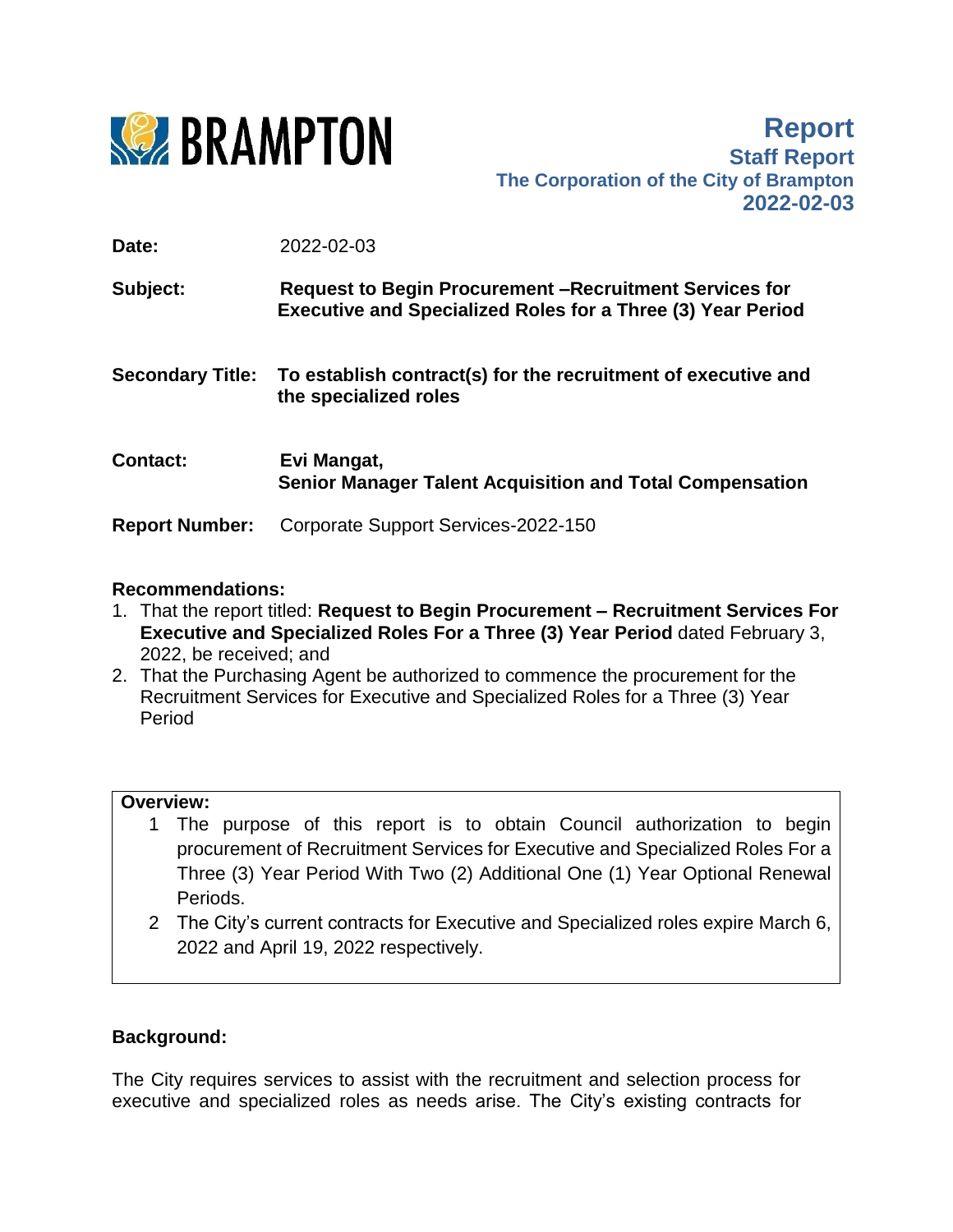these services were competitively sourced through public procurement processes in 2016 and currently expire in March and April of 2022.

As a result of the establishment of these contracts, the City has used Recruitment Search firms to assist with Chiefs/Commissioners, Directors, Executive Directors, Senior Managers, Mangers, and specialized roles within Digital Innovation and Information Technology and other hard-to-fill roles throughout the Corporation as the needs arise.

### **Current Situation:**

Both contracts are set to expire in March and April 2022.To ensure services are maintained, the City will need to extend the contracts to allow the City to conduct a competitive Request For Proposal (RFP) for Recruitment Services for Executive and Specialized Roles to establish a contract to be in place by October 2022.

The RFP will combine both contracts into one to allow for better utilization of services and funding.

### **Corporate Implications:**

#### Financial Implications:

This procurement will be funded from various cost centres throughout the City. The Goods and Services Inventory account 720000.001 will be used for the purpose of the procurement, and as services are rendered, expenses will be charged to the respective cost centres. Staff will monitor and ensure that sufficient funding is in place until the end of the contract, pending Council approval.

#### Purchasing Comments:

A public Procurement Process will be conducted and the Bid submissions shall be evaluated in accordance with the published evaluation process within the bid document. Purchase approval shall be obtained in accordance with the Purchasing By-law.

All communication with Bidders involved in the procurement must occur formally, through the contact person identified in the Bid Document.

### **Term of Council Priorities:**

This report has been prepared in consideration of the Term of Council Priority of "Brampton is a Well-Run City", demonstrating value for money of City Programs and services through open, fair and transparent procurement processes.